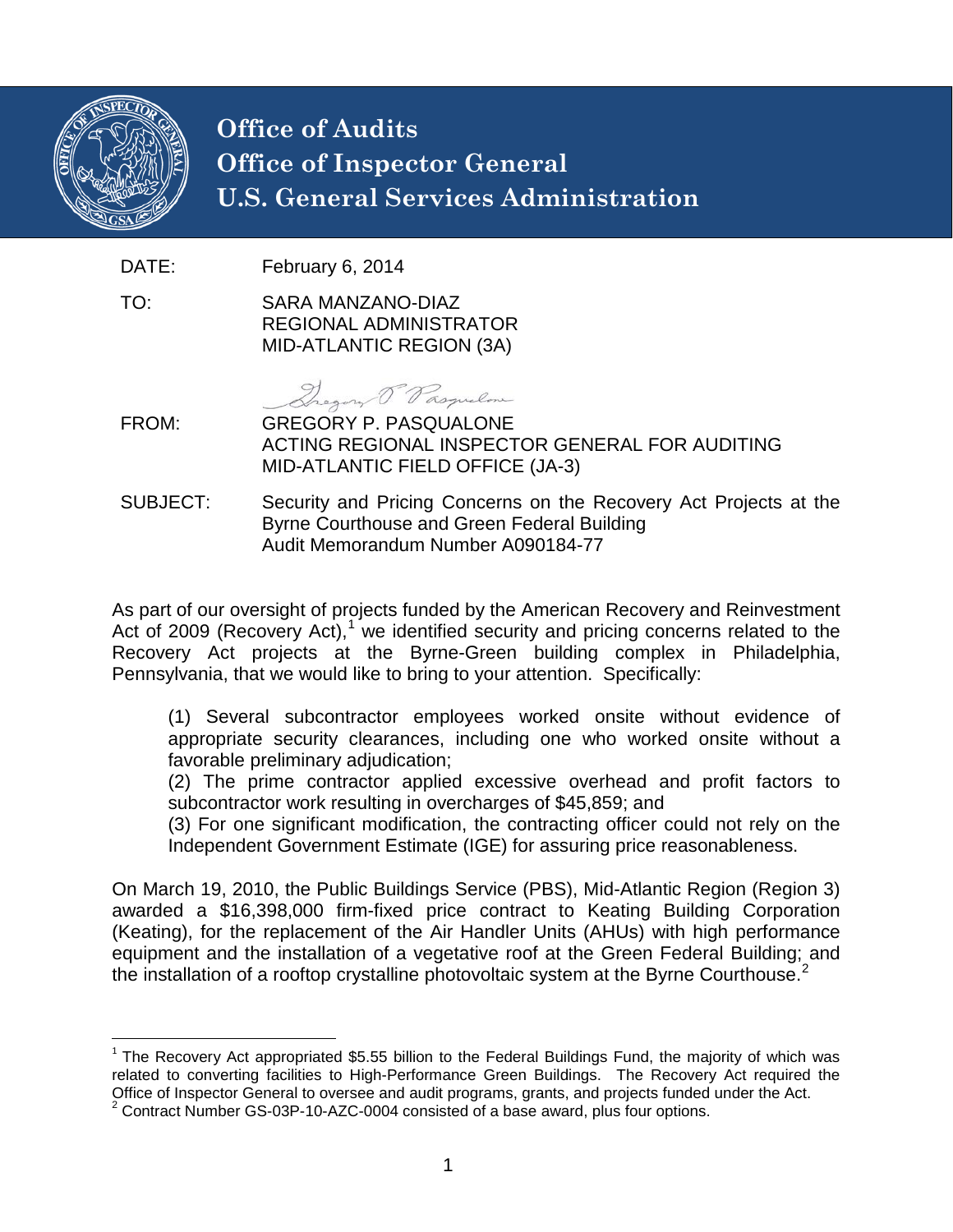**Five subcontractor employees worked onsite without proper security clearances, including one that subsequently received an unfavorable preliminary adjudication.**

The GSA HSPD-12 Personal Identity Verification and Credentialing Handbook guidelines require temporary contractors, working up to 6 months at a job site, to obtain a clearance for their employees through a law enforcement background check or be escorted as a provision of granting them access to non-public areas of GSA-controlled facilities. In addition, according to the contract solicitation, Section 01593 Security Regulations, Part 1.2(b)(note) states in all capital letters,

NO INDIVIDUAL EMPLOYEE WILL BE PERMITTED TO COMMENCE WORK ON THIS PROJECT UNTIL THEY HAVE RECEIVED, AT A MINIMUM, A PRE-FAVORABLE CLEARANCE FROM THE DEPARTMENT OF HOMELAND SECURITY (DHS).

On these projects, five subcontractor employees worked without evidence of security clearances. Payroll records for the projects show there were a total of 22 employees from various subcontractors onsite for more than 10 days during the construction phase. Although Region 3 security officials provided favorable security clearance documentation for 17 of the subcontractor employees, favorable clearance documentation was not available for the remaining five.

For four of these employees, there was no documentation of their security clearances. These four worked less than 6 months on the project and had no case files within DHS's Contract Suitability system. $3$  We were unable to determine if these employees were escorted as required.

However, one subcontractor employee worked onsite for about 7 months and subsequently received an unfavorable preliminary adjudication. Payroll documents showed that the individual worked on the project from October 25, 2010, through May 11, 2011. We also obtained sign-in/sign-out sheets for the period October 2010 through January 2011, which confirmed the individual entered the Byrne-Green complex to work on the project. In a letter dated June 9, 2011, shortly after his employment ended, he received an unfavorable preliminary adjudication.<sup>[4](#page-1-1)</sup>

A lack of adequate security clearances for contractor/subcontractor employees could put the occupants of the building, as well as the public, at risk.

In her response, dated January 23, 2014, the Regional Administrator agreed that all employees should have had a favorable security clearance, and "Region 3 is in the process of reviewing current procedures…and make additional changes to procedures

<span id="page-1-1"></span><span id="page-1-0"></span><sup>&</sup>lt;sup>3</sup> The Contract Suitability system records all contractor employee clearances.<br><sup>4</sup> According to Region 3's Program Specialist (Office of Mission Assurance), a preliminary favorable adjudication letter "approves the employee to enter on duty and perform services. The purpose of the enter on duty letter, is to allow the contractor to come on site [*sic*] and work…"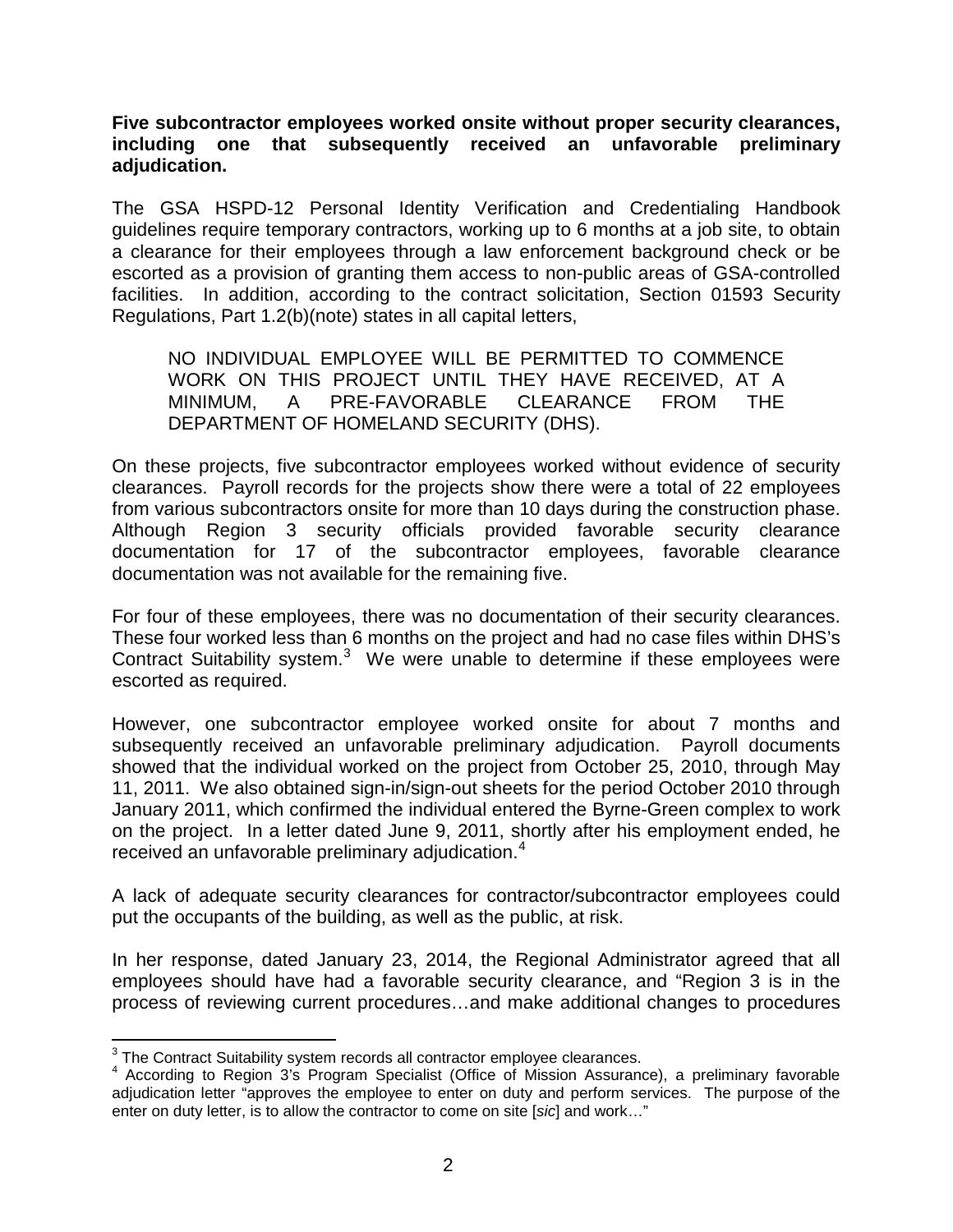to prevent future incidents." She also stated that the Acquisition Management Division has added the Security Program Manager to the distribution list of newly awarded projects and that the Emergency Management and Security branch hired another Security Manager to "increase the oversight of projects…."

## **The prime contractor applied excessive overhead and profit factors to subcontractor work on several modifications, resulting in overcharges.**

The overhead and profit factors applied by Keating (the prime contractor) to subcontractor work on several modifications were not in compliance with GSA Acquisition Regulation (GSAR) 552.243-71(h)(6), resulting in overcharges of \$45,859. The contract files contained 21 modifications, 10 of which involved subcontractor effort. Keating applied a 10 percent overhead factor and a 5 percent profit to its subcontractors' price(s) for each of those 10 modifications.<sup>[5](#page-2-0)</sup>

However, GSAR 552.243-71(h) *Markups,* limits the combined overhead/profit markup to 10 percent as shown below:

(6) Overhead and profit shall be allowed on the direct costs of work performed by a subcontractor within two tiers of a firm at rates equal to only fifty percent of the overhead and profit rates negotiated…, but not in excess of ten percent when combined.

The contract files did not address negotiated overhead and profit rates since the award was based on "Price Analysis." Region 3's Project Manager also acknowledged that the rates were not negotiated.<sup>[6](#page-2-1)</sup> He stated that the overhead and profit amounts were deemed acceptable by the contracting officer. In a July 24, 2013, meeting with Region 3 contracting officials, we informed them of this GSAR requirement, which is also included in the contract.

Since there is no documentation in the contract files addressing negotiated overhead and profit rates, we allowed the maximum 10 percent (when combined) in computing the overcharges.<sup>[7](#page-2-2)</sup>

In her response, dated January 23, 2014, the Regional Administrator agreed that the contractor's markups on subcontractor work did not comply with General Services Acquisition Regulation (GSAR) Subpart 552.243-71(h). According to the response, PBS "has already provided training regarding the GSAR…requirement to the region's acquisition workforce and will continue to do so."

<span id="page-2-1"></span><span id="page-2-0"></span><sup>&</sup>lt;sup>5</sup> The total applicable subcontractor amount relating to the 10 modifications was \$845,813 (rounded).<br><sup>6</sup> The contracting officer retired in 2012, before our review began and, therefore, was unavailable to be interviewed or provide responses to our requests.

<span id="page-2-2"></span> $7$  The 10 percent includes 7 percent for overhead and 3 percent for profit, consistent with Keating's approximate ratio of overhead to profit.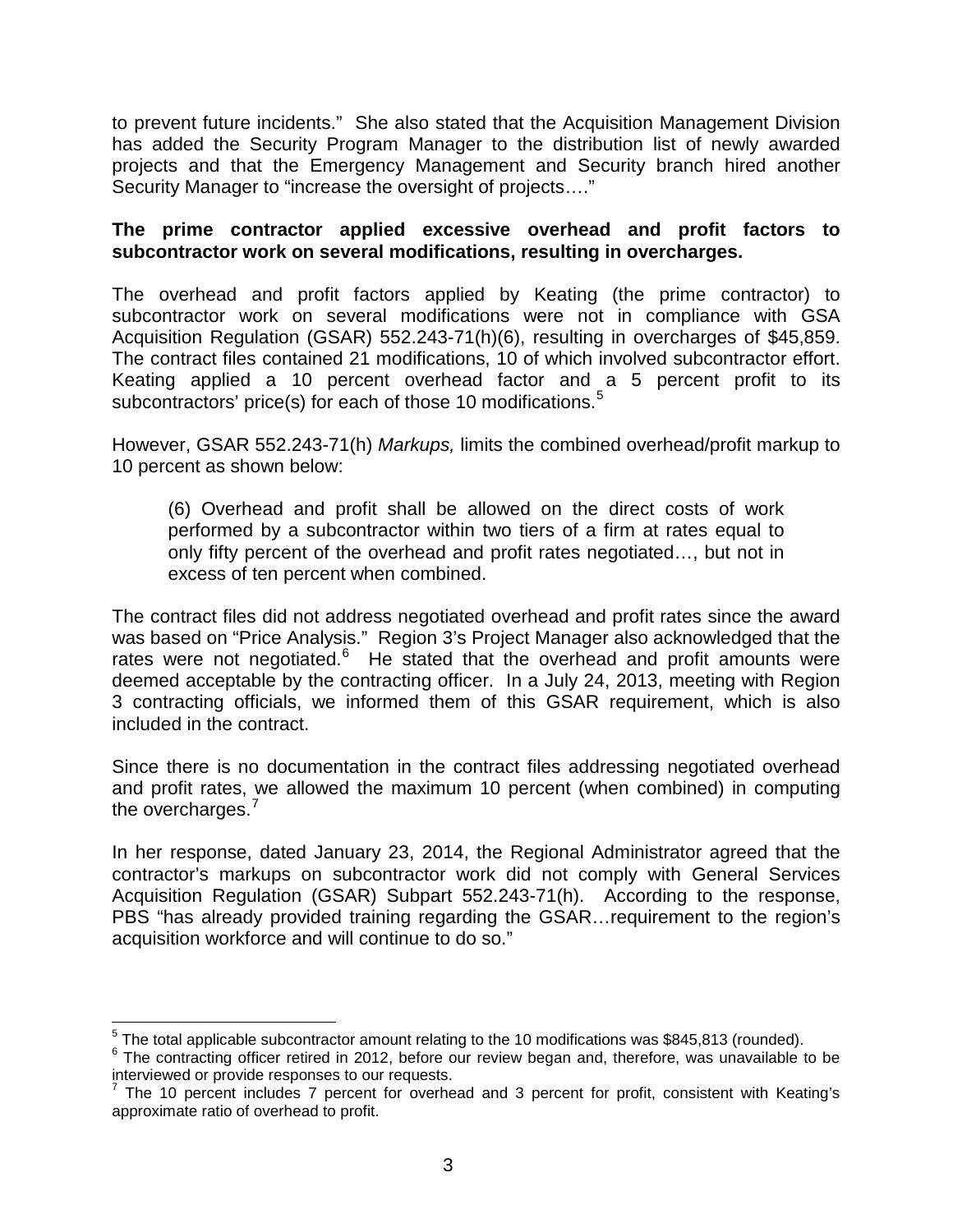## **For one significant contract modification, the contracting officer could not rely on the IGE due to the significant difference between the IGE and award amount.**

According to Federal Acquisition Regulation 15.404-1(b)(2)(v), the comparison of proposed prices with the independent Government cost estimates can be used as a price analysis technique to determine price reasonableness.

However, for contract modification PS18 for the replacement of Air Handler Unit #3, the contracting officer could not rely on the IGE as a tool for assuring price reasonableness. On this modification, the IGE, dated May 2, 2011, in the amount of \$419,648, was significantly lower than the negotiated amount of \$731,885.

According to the Price Reasonableness Memo,<sup>[8](#page-3-0)</sup> Keating submitted a proposal, dated June 22, 2011, for \$871,404, an amount much higher than the IGE. The proposal was forwarded to GSA officials and an Architect/Engineering firm for review and technical analysis. The technical analysis detailed areas of the proposal which needed to be discussed. It was forwarded to Keating on July 6, 2011. Negotiations were held on July 11, 2011. During negotiations, Keating agreed with GSA's position and concerns with several areas of its proposal; specifically, the prices submitted by three of its subcontractors.

Keating submitted a revised proposal, dated July 11, 2011, in the amount of \$731,885. The contracting officer concluded that the proposed price of \$731,885 to be fair and reasonable based on the resubmission.

When asked to explain how the contracting officer concluded that the revised proposal amount was considered fair and reasonable since the IGE was significantly less, the Project Manager provided a revised IGE, dated July 8, 2011, in the amount of \$572,893, with no additional rationale for the contracting officer's determinations. This IGE was not included in the contract files nor cited in the Price Reasonableness Memo. Regardless, the revised IGE is still significantly lower than the contractor's revised price and final negotiated amount of \$731,885. The significant difference between the IGE and the proposed price calls into question whether the price for the contract modification was fair and reasonable.

In her response, dated January 23, 2014, the Regional Administrator agreed that the "file does not contain supporting documentation." She stated that the Region instituted an Acquisitions Review Policy in May 2013 that now requires a review of Pre and Post Negotiation Memoranda to ensure that contract actions are properly supported and documented.

<span id="page-3-0"></span> $8$  The Price Reasonableness Memo was dated July 2011. It did not indicate a specific day.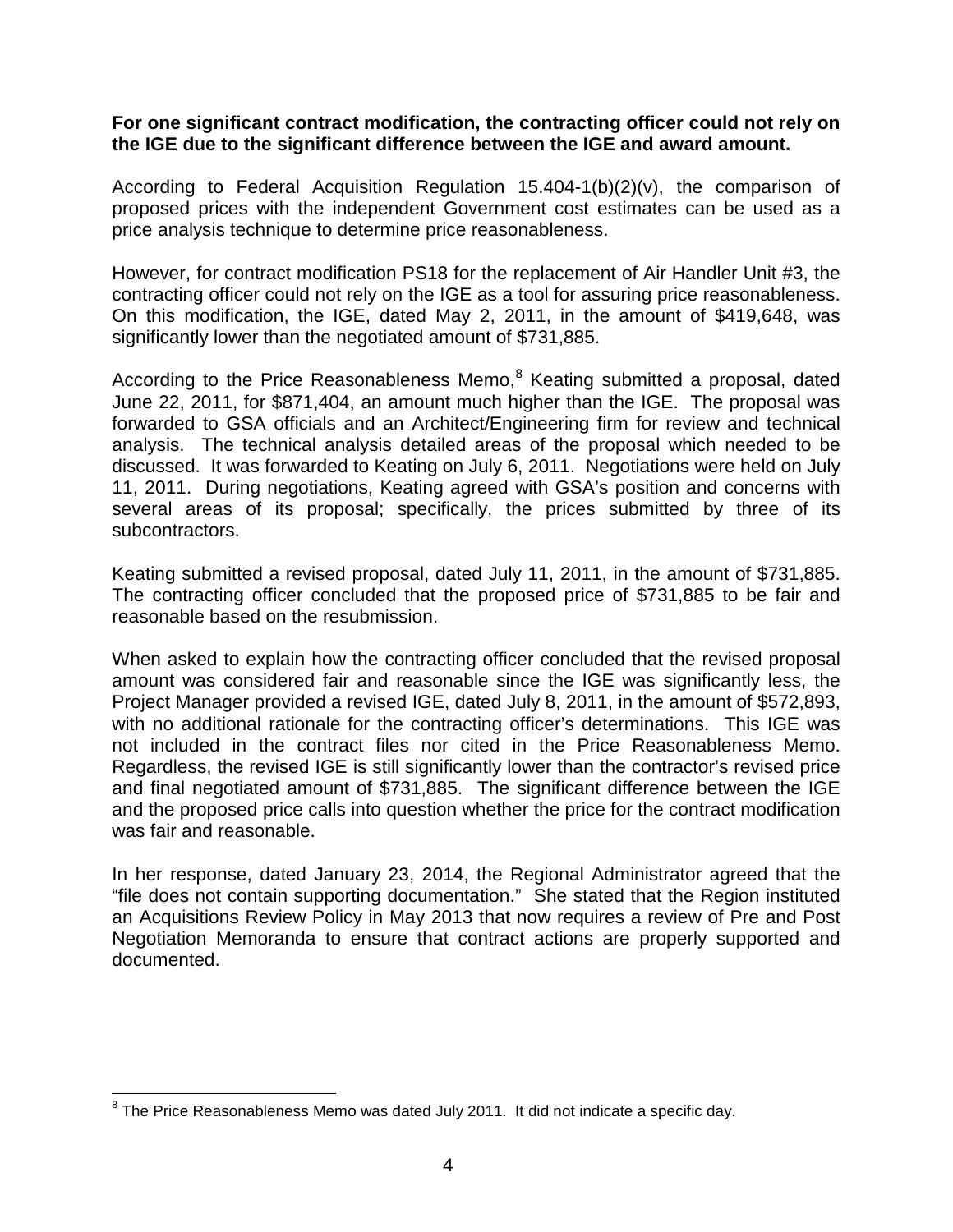If you have any questions regarding this audit memorandum, please contact me or any member of the audit team at the following:

Gregory P. Pasqualone Audit Manager [gregory.pasqualone@gsaig.gov](mailto:gregory.pasqualone@gsaig.gov) 215-446-4842<br>Robert N. Basile Auditor-In-Charge robert.basile@gsaig.gov 215-446-4852 Auditor-In-Charge [robert.basile@gsaig.gov](mailto:robert.basile@gsaig.gov)

I would like to thank you and your staff for your assistance during this audit.